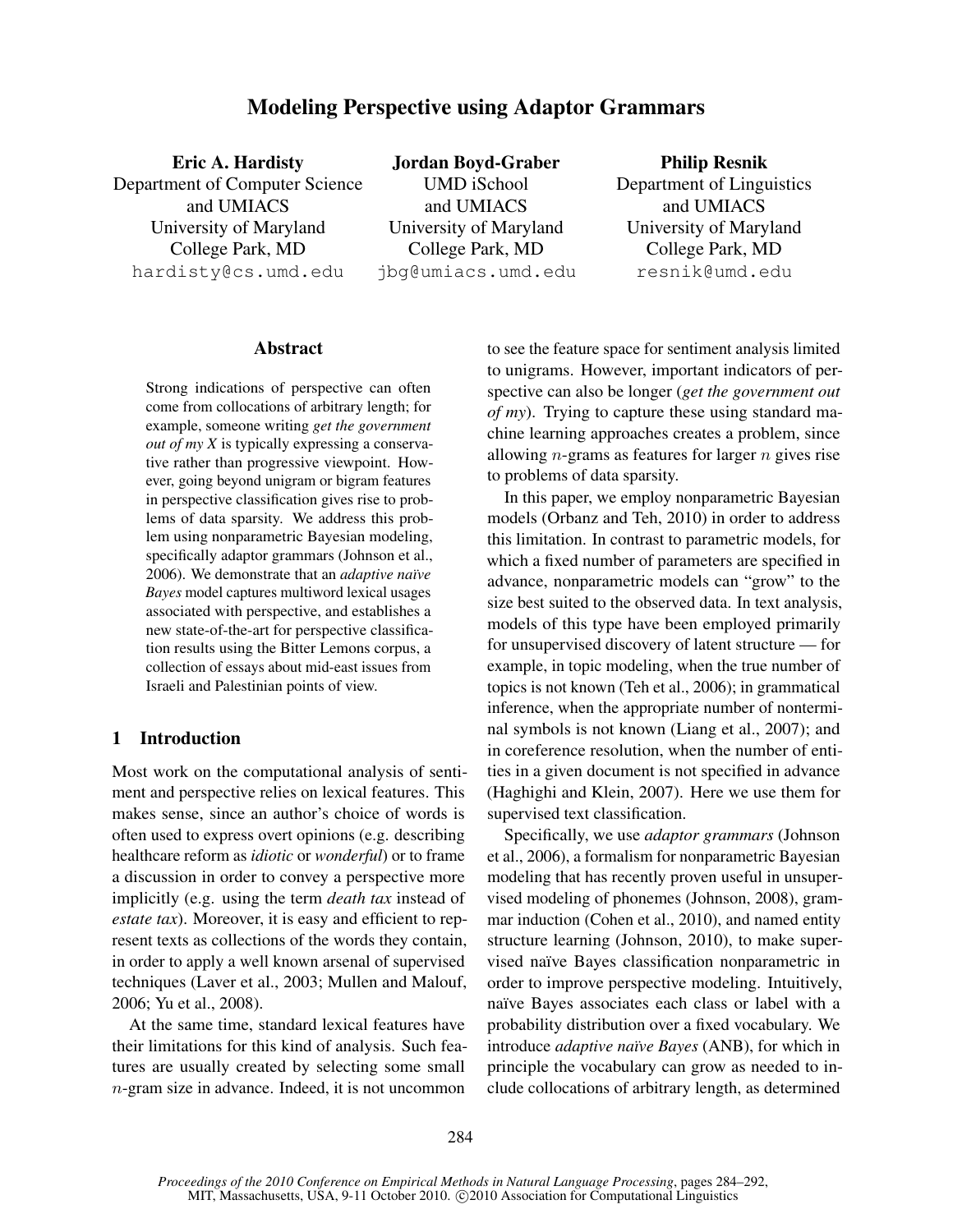by the properties of the dataset. We show that using adaptive naïve Bayes improves on state of the art classification using the Bitter Lemons corpus (Lin et al., 2006), a document collection that has been used by a variety of authors to evaluate perspective classification.

In Section 2, we review adaptor grammars, show how naïve Bayes can be expressed within the formalism, and describe how — and how easily — an adaptive naïve Bayes model can be created. Section 3 validates the approach via experimentation on the Bitter Lemons corpus. In Section 4, we summarize the contributions of the paper and discuss directions for future work.

#### 2 Adapting Naïve Bayes to be Less Naïve

In this work we apply the *adaptor grammar* formalism introduced by Johnson, Griffiths, and Goldwater (Johnson et al., 2006). Adaptor grammars are a generalization of probabilistic context free grammars (PCFGs) that make it particularly easy to express nonparametric Bayesian models of language simply and readably using context free rules. Moreover, Johnson *et al.* provide an inference procedure based on Markov Chain Monte Carlo techniques that makes parameter estimation straightforward for all models that can be expressed using adaptor grammars.<sup>1</sup> Variational inference for adaptor grammars has also been recently introduced (Cohen et al., 2010).

Briefly, adaptor grammars allow nonterminals to be rewritten to entire subtrees. In contrast, a nonterminal in a PCFG rewrites only to a collection of grammar symbols; their subsequent productions are independent of each other. For instance, a traditional PCFG might learn probabilities for the rewrite rule PP  $\mapsto$  P NP. In contrast, an adaptor grammar can learn (or "cache") the production PP  $\mapsto$  $(P \text{ up}) (NP(DET a) (N \text{ tree}))$ . It does this by positing that the distribution over children for an adapted non-terminal comes from a Pitman-Yor distribution.

A Pitman-Yor distribution (Pitman and Yor, 1997) is a distribution over distributions. It has three parameters: the discount, a, such that  $0 \le a < 1$ , the strength, b, a real number such that  $-a < b$ , and a probability distribution  $G_0$  known as the base distribution. Adaptor grammars allow distributions over subtrees to come from a Pitman-Yor distribution with the PCFG's original distribution over trees as the base distribution. The generative process for obtaining draws from a distribution drawn from a Pitman-Yor distribution can be described by the "Chinese restaurant process" (CRP). We will use the CRP to describe how to obtain a distribution over observations composed of sequences of  $n$ -grams, the key to our model's ability to capture perspective-bearing n-grams.

Suppose that we have a base distribution  $\Omega$  that is some distribution over all sequences of words (the exact structure of such a distribution is unimportant; such a distribution will be defined later in Table 1). Suppose further we have a distribution  $\phi$  drawn from  $PY(a, b, \Omega)$ , and we wish to draw a series of observations w from  $\phi$ . The CRP gives us a generative process for doing those draws from  $\phi$ , marginalizing out  $\phi$ . Following the restaurant metaphor, we imagine the  $i^{th}$  customer in the series entering the restaurant to take a seat at a table. The customer sits by making a choice that determines the value of the  $n$ -gram  $w_i$  for that customer: she can either sit at an existing table or start a new table of her own.<sup>2</sup>

If she sits at a new table  $j$ , that table is assigned a draw  $y_i$  from the base distribution,  $\Omega$ ; note that, since  $\Omega$  is a distribution over *n*-grams,  $y_j$  is an *n*gram. The value of  $w_i$  is therefore assigned to be  $y_j$ , and  $y_i$  becomes the sequence of words assigned to that new table. On the other hand, if she sits at an existing table, then  $w_i$  simply takes the sequence of words already associated with that table (assigned as above when it was first occupied).

The probability of joining an existing table  $j$ , with  $c_j$  patrons already seated at table j, is  $\frac{c_j - a}{c + b}$ , where  $c$ . is the number of patrons seated at all tables:  $c = \sum_{j'} c_{j'}$ . The probability of starting a new table is  $\frac{b+t*a}{c+b}$ , where t is the number of tables presently occupied.

Notice that  $\phi$  is a distribution over the same space as  $\Omega$ , but it can drastically shift the mass of the distribution, compared with  $\Omega$ , as more and more pa-

<sup>&</sup>lt;sup>1</sup>And, better still, they provide code that implements the inference algorithm; see http://www.cog.brown.edu/ mj/Software.htm.

<sup>&</sup>lt;sup>2</sup>Note that we are abusing notation by allowing  $w_i$  to correspond to a word sequence of length  $\geq 1$  rather than a single word.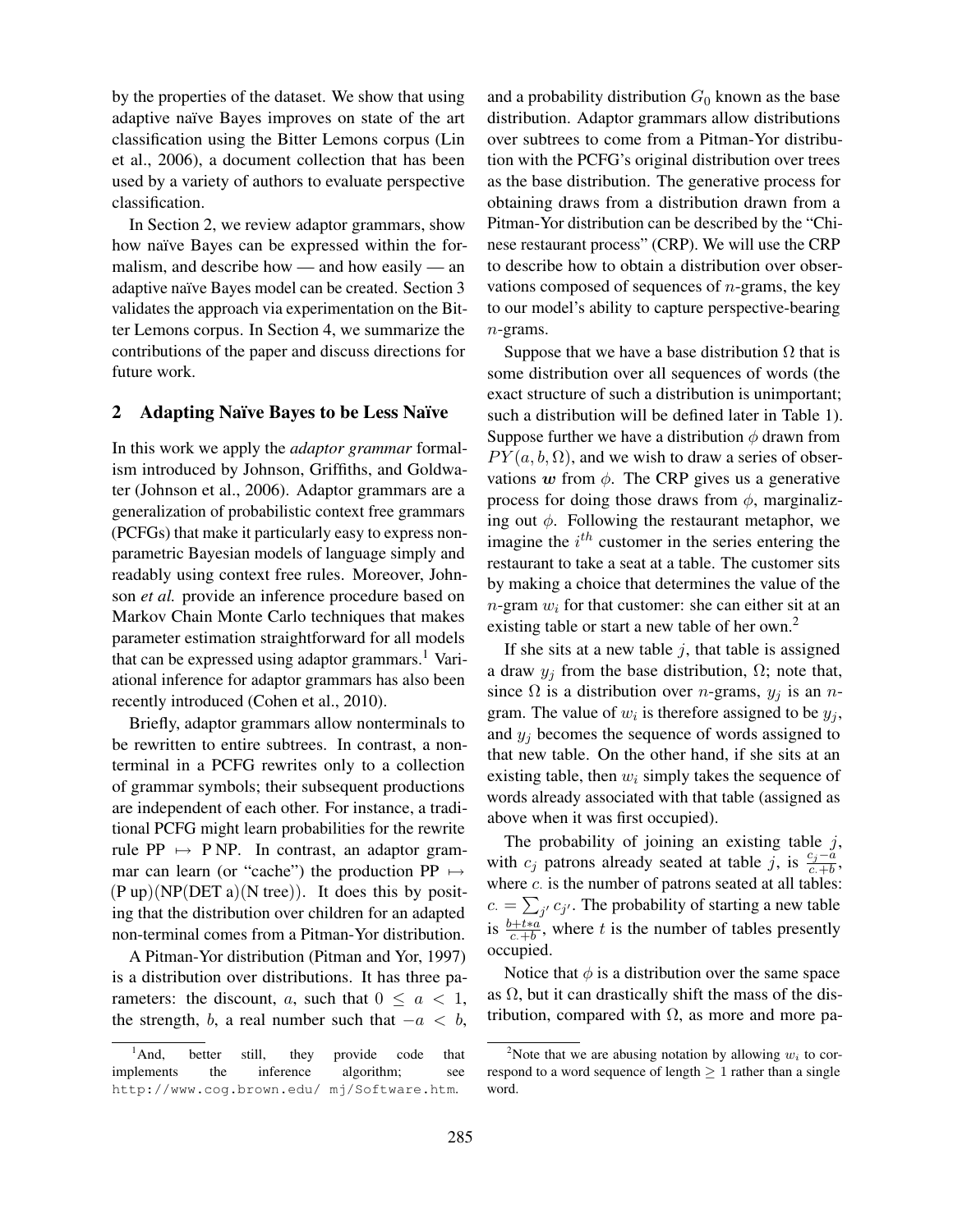trons are seated at tables. However, there is always a chance of drawing from the base distribution, and therefore every word sequence can also always be drawn from  $\phi$ .

In the next section we will write a naïve Bayes-like generative process using PCFGs. We will then use the PCFG distribution as the base distribution for a Pitman-Yor distribution, adapting the naïve Bayes process to give us a distribution over  $n$ -grams, thus learning new language substructures that are useful for modeling the differences in perspective.

## 2.1 Classification Models as PCFGs

Naïve Bayes is a venerable and popular mechanism for text classification (Lewis, 1998). It posits that there are  $K$  distinct categories of text — each with a distinct distribution over words — and that every document, represented as an exchangeable bag of words, is drawn from one (and only one) of these distributions. Learning the per-category word distributions and global prevalence of the classes is a problem of posterior inference which can be approached using a variety of inference techniques (Lowd and Domingos, 2005).

More formally, naïve Bayes models can be expressed via the following generative process:<sup>3</sup>

- 1. Draw a global distribution over classes  $\theta \sim$ Dir  $(\alpha)$
- 2. For each class  $i \in \{1, \ldots, K\}$ , draw a word distribution  $\phi_i \sim \text{Dir}(\lambda)$
- 3. For each document  $d \in \{1, \ldots, M\}$ :
	- (a) Draw a class assignment  $z_d \sim \text{Mult}(\theta)$
	- (b) For each word position  $n \in \{1, \ldots, N_d, \ldots\}$ draw  $w_{d,n} \sim \text{Mult}(\phi_{z_d})$

A variant of the naïve Bayes generative process can be expressed using the adaptor grammar formalism (Table 1). The left hand side of each rule represents a nonterminal which can be expanded, and the right hand side represents the rewrite rule. The rightmost indices show replication; for instance, there are  $|V|$ rules that allow  $WORD_i$  to rewrite to each word in the

| <b>SENT</b>              | $\longmapsto$ | $\text{Doc}_d$                                 | $d=1,\ldots,m$            |
|--------------------------|---------------|------------------------------------------------|---------------------------|
| $\text{Doc}_d{}^{0.001}$ |               | $\mapsto$ ID <sub>d</sub> WORDS <sub>i</sub>   | $d=1,\ldots,m;$           |
|                          |               |                                                | $i \in \{1, K\}$          |
| $WORDS_i$                |               | $\mapsto$ WORDS <sub>i</sub> WORD <sub>i</sub> | $i \in \{1, K\}$          |
| $WORDS_i$                |               | $\mapsto$ WORD <sub>i</sub>                    | $i \in \{1, K\}$          |
| $WORD_i$                 | $\mapsto$ V   |                                                | $v \in V; i \in \{1, K\}$ |

Table 1: A naïve Bayes-inspired model expressed as a PCFG.

vocabulary. One can assume a symmetric Dirichlet prior of Dir  $(\overline{1})$  over the production choices unless otherwise specified — as with the  $\text{Doc}_d$  production rule above, where a sparse prior is used.

Notice that the distribution over expansions for WORD<sub>i</sub> corresponds directly to  $\phi_i$  in Figure 1(a). There are, however, some differences between the model that we have described above and the standard naïve Bayes model depicted in Figure  $1(a)$ . In particular, there is no longer a single choice of class per document; each *sentence* is assigned a class. If the distribution over per-sentence labels is sparse (as it is above for  $Doc<sub>d</sub>$ ), this will closely approximate naïve Bayes, since it will be very unlikely for the sentences in a document to have different labels. A non-sparse prior leads to behavior more like models that allow parts of a document to express sentiment or perspective differently.

#### 2.2 Moving Beyond the Bag of Words

The naïve Bayes generative distribution posits that when writing a document, the author selects a distribution of categories  $z_d$  for the document from  $\theta$ . The author then generates words one at a time: each word is selected independently from a flat multinomial distribution  $\phi_{z_d}$  over the vocabulary.

However, this is a very limited picture of how text is related to underlying perspectives. Clearly words are often connected with each other as collocations, and, just as clearly, extending a flat vocabulary to include bigram collocations does not suffice, since sometimes relevant perspective-bearing phrases are longer than two words. Consider phrases like *health care for all* or *government takeover of health care*, connected with progressive and conservative positions, respectively, during the national debate on healthcare reform. Simply applying naïve Bayes, or any other model, to a bag of *n*-grams for high *n* is

<sup>&</sup>lt;sup>3</sup>Here  $\alpha$  and  $\lambda$  are hyperparameters used to specify priors for the class distribution and classes' word distributions, respectively;  $\alpha$  is a symmetric K-dimensional vector where each element is  $\pi$ . N<sub>d</sub> is the length of document d. Resnik and Hardisty  $(2010)$  provide a tutorial introduction to the naïve Bayes generative process and underlying concepts.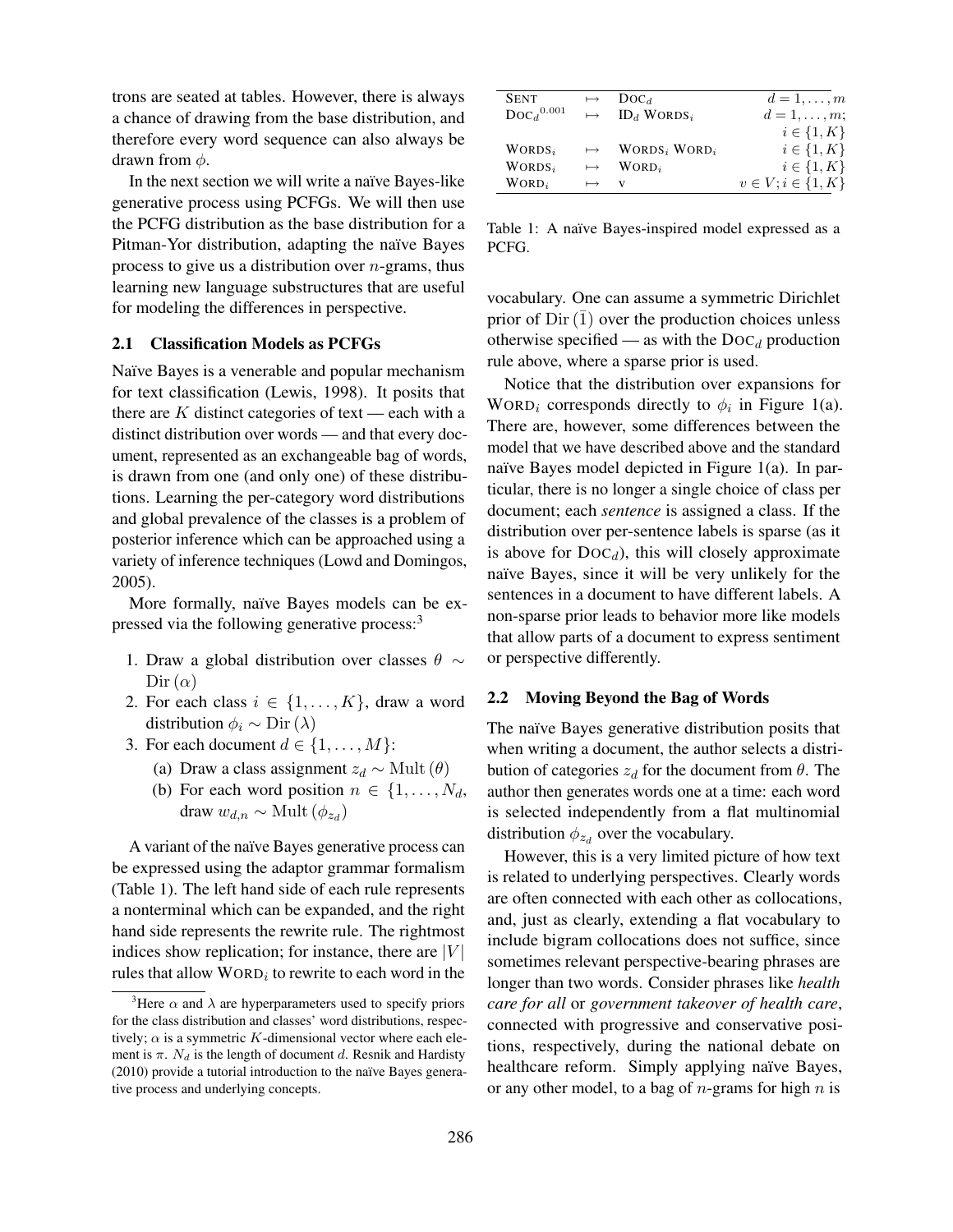

(a) Naïve Bayes

(b) Adaptive Naïve Bayes

Figure 1: A plate diagram for naïve Bayes and adaptive naïve Bayes. Nodes represent random variables and parameters; shaded nodes represent observations; lines represent probabilistic dependencies; and the rectangular plates denote replication.

going to lead to unworkable levels of data sparsity; a model should be flexible enough to support both unigrams and longer phrases as needed.

Following Johnson (2010), however, we can use adaptor grammars to extend naïve Bayes *flexibly* to include richer structure like collocations when they improve the model, and not including them when they do not. This can be accomplished by introducing *adapted* nonterminal rules: in a revised generative process, the author can draw from Pitman-Yor distribution whose base distribution is over word *sequences* of arbitrary length.<sup>4</sup> Thus in a setting where, say,  $K = 2$ , and our two classes are PROGRESSIVE and CONSERVATIVE, the sequence *health care for all* might be generated as a single unit for the progressive perspective, but in the conservative perspective the same sequence might be generated as three separate draws: *health care*, *for*, *all*. Such a model is presented in Figure 1(b). Note the following differences between Figures 1(a) and 1(b):

- $z_d$  selects which Pitman-Yor distribution to draw from for document d.
- $\phi_i$  is the distribution over *n*-grams that comes from the Pitman-Yor distribution.
- $W_{d,n}$  represents an *n*-gram draw from  $\phi_i$
- $a, b$  are the Pitman-Yor strength and discount parameters.
- $\Omega$  is the Pitman-Yor base distribution with  $\tau$  as its uniform hyperparameter.

Returning to the CRP metaphor discussed when we introduced the Pitman-Yor distribution, there are two restaurants, one for the PROGRESSIVE distribution and one for the CONSERVATIVE distribution. *Health care for all* has its own table in the PROGRESSIVE restaurant, and enough people are sitting at it to make it popular. There is no such table in the CONSERVA-TIVE restaurant, so in order to generate those words, the phrase *health care for all* would need to come from a new table; however, it is more easily explained by three customers sitting at three existing, popular tables: *health care*, *for*, and *all*.

We follow the convention of Johnson (2010) by writing adapted nonterminals as underlined. The grammar for adaptive naïve Bayes is shown in Table 2. The adapted  $COLLOC_i$  rule means that every time we need to generate that nonterminal, we are actually drawing from a distribution drawn from a Pitman-Yor distribution. The distribution over the possible yields of the  $WORDS<sub>i</sub>$  rule serves as the base distribution.

Given this generative process for documents, we can now use statistical inference to uncover the posterior distribution over the latent variables, thus discovering the tables and seating assignments of our metaphorical restaurants that each cater to a specific perspective filled with tables populated by words and n-grams.

The model presented in Table 2 is the most straightforward way of extending naïve Bayes to collocations. For completeness, we also consider the alternative of using a shared base distribution rather than distinguishing the base distributions of the two classes.

<sup>&</sup>lt;sup>4</sup>As defined above, the base distribution is that of the PCFG production rule  $WORDS_i$ . Although it has non-zero probability of producing any sequence of words, it is biased toward shorter word sequences.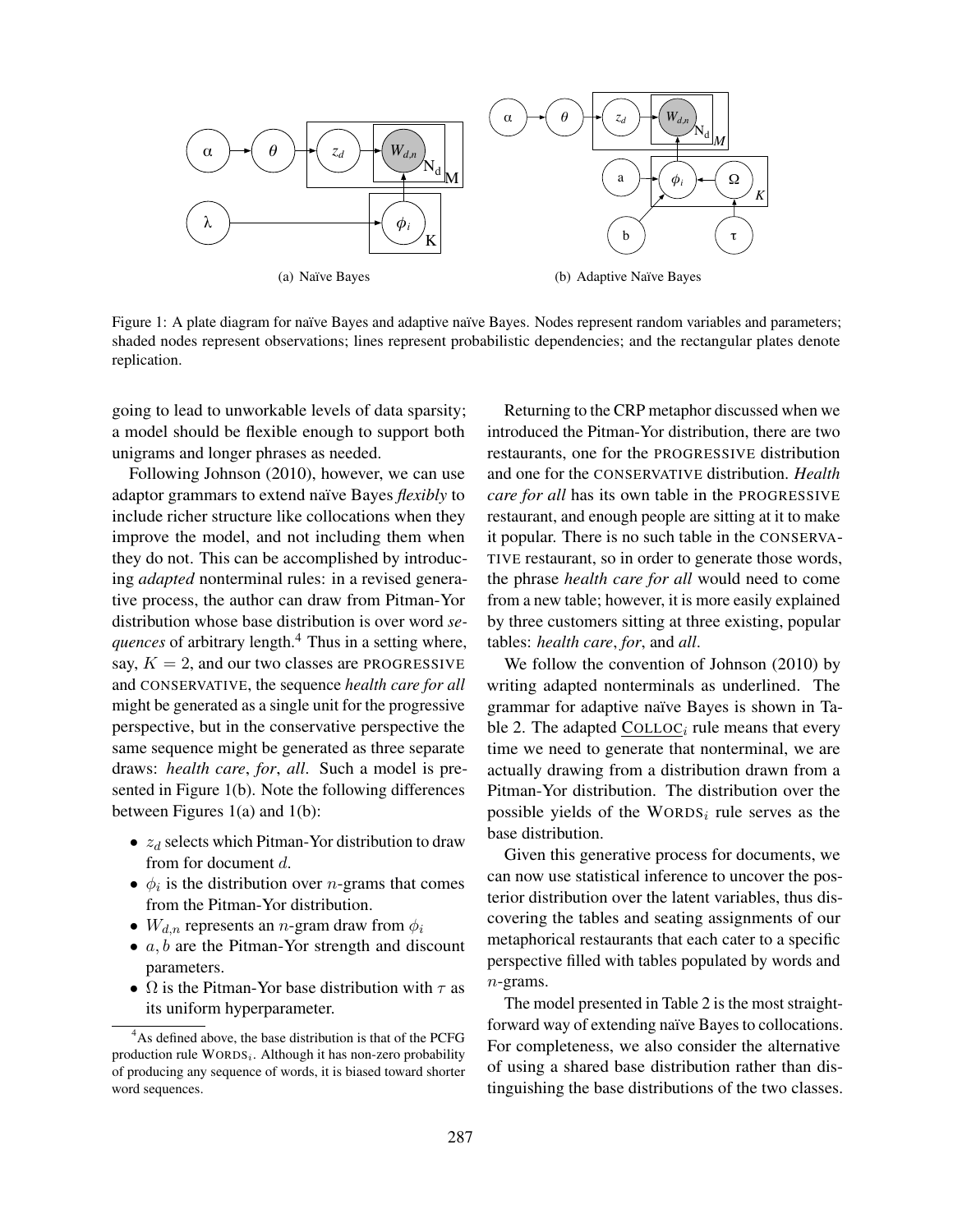| <b>SENT</b>              | $\mapsto$ | $\text{Doc}_d$                        | $d=1,\ldots,m$            |
|--------------------------|-----------|---------------------------------------|---------------------------|
| $\text{Doc}_d{}^{0.001}$ | $\mapsto$ | $ID_d$ SPAN <sub>i</sub>              | $d=1,\ldots,m;$           |
|                          |           |                                       | $i \in \{1, K\}$          |
| $SPAN_i$                 | $\mapsto$ | SPAN <sub>i</sub> COLLOC <sub>i</sub> | $i \in \{1, K\}$          |
| $SPAN_i$                 | $\mapsto$ | $COLLOC_i$                            | $i \in \{1, K\}$          |
| $COLLOC_i$               | $\mapsto$ | $WORDS_i$                             | $i \in \{1, K\}$          |
| $WORDS_i$                | $\mapsto$ | WORDS <sub>i</sub> WORD <sub>i</sub>  | $i \in \{1, K\}$          |
| $WORDS_i$                | $\mapsto$ | $WORD_i$                              | $i \in \{1, K\}$          |
| $WORD_i$                 | $\mapsto$ | V                                     | $v \in V; i \in \{1, K\}$ |

Table 2: An adaptive naïve Bayes grammar. The  $COLLOC<sub>i</sub> nonterminal's distribution over yields is drawn$ from a Pitman-Yor distribution rather than a Dirichlet over production rules.

| <b>SENT</b>              | $\mapsto$ | $\text{Doc}_d$               | $d=1,\ldots,m$   |
|--------------------------|-----------|------------------------------|------------------|
| $\text{Doc}_d{}^{0.001}$ | $\mapsto$ | $ID_d$ Span <sub>i</sub>     | $d=1,\ldots,m;$  |
|                          |           |                              | $i \in \{1, K\}$ |
| $SPAN_i$                 | $\mapsto$ | $SPAN_i$ COLLOC <sub>i</sub> | $i \in \{1, K\}$ |
| $SPAN_i$                 | $\mapsto$ | $COLLOC_i$                   | $i \in \{1, K\}$ |
| $COLLOC_i$               | $\mapsto$ | WORDS                        | $i \in \{1, K\}$ |
| <b>WORDS</b>             | $\mapsto$ | WORDS WORD                   |                  |
| <b>WORDS</b>             | $\mapsto$ | WORD                         |                  |
| <b>WORD</b>              | $\mapsto$ | V                            | $v \in V$        |
|                          |           |                              |                  |

Table 3: An adaptive naïve Bayes grammar with a common base distribution for collocations. Note that, in contrast to Table 2, there are no subscripts on WORDS or WORD.

Briefly, using a shared base distribution posits that the two classes use similar word distributions, but generate collocations unique to each class, whereas using separate base distributions assumes that the distribution of words is unique to each class.

## 3 Experiments

## 3.1 Corpus Description

We conducted our classification experiments on the Bitter Lemons (BL) corpus, which is a collection of 297 essays averaging 700-800 words in length, on various Middle East issues, written from both the Israeli and Palestinian perspectives. The BL corpus was compiled by Lin *et al.* (2006) and is derived from a website that invites weekly discussions on a topic and publishes essays from two sets of authors each week.<sup>5</sup> Two of the authors are guests, one from each perspective, and two essays are from the site's regular contributors, also one from each perspective, for a



Figure 2: An alternative adaptive naïve Bayes with a common base distribution for both classes.



Figure 3: Corpus preparation and experimental setup.

total of four essays on each topic per week. We chose this corpus to allow us to directly compare our results with Greene and Resnik's (2009) Observable Proxies for Underlying Semantics (OPUS) features and Lin *et al.*'s Latent Sentence Perspective Model (LSPM). The classification goal for this corpus is to label each document with the perspective of its author, either Israeli or Palestinian.

Consistent with prior work, we prepared the corpus by dividing it into two groups, one group containing all of the essays written by the regular site contributors, which we call the Editor set, and one group comprised of all the essays written by the guest contributors, which we call the Guest set. Similar to the above mentioned prior work, we perform classification using one group as training data and the other as test data and perform two folds of classification. The overall experimental setup and corpus preparation process is presented in Figure 3.

<sup>5</sup>http://www.bitterlemons.org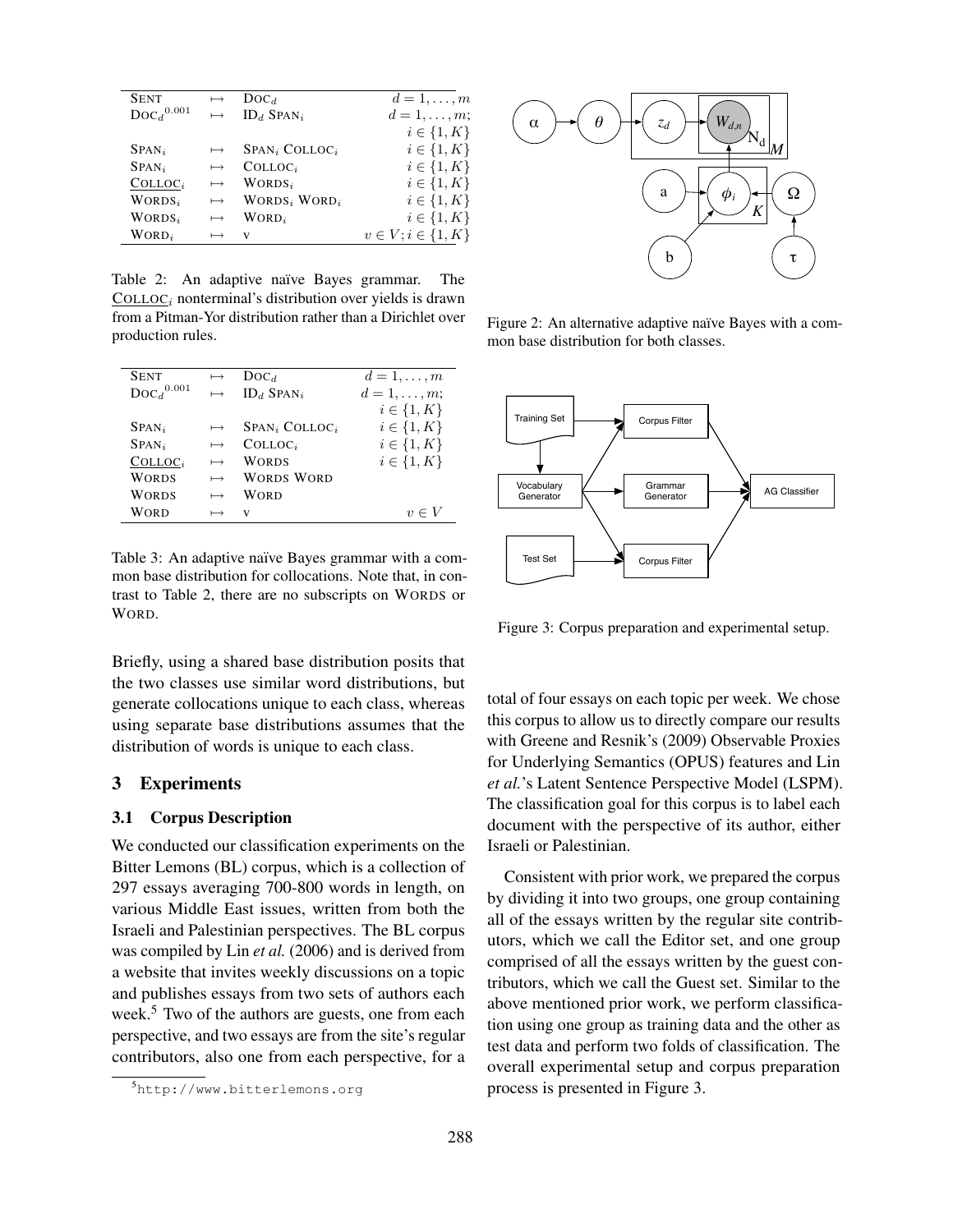#### 3.2 Experimental Setup

The vocabulary generator determines the vocabulary used by a given experiment by converting the training set to lower case, stemming with the Porter stemmer, and filtering punctuation. We remove from the vocabulary any words that appeared in only one document regardless of frequency within that document, words with frequencies lower than a threshold, and stop words.<sup>6</sup> The vocabulary is then passed to a grammar generator and a corpus filter.

The grammar generator uses the vocabulary to generate the terminating rules of the grammar from the ANB grammar presented in Tables 2 and 3. The corpus filter takes in a set of documents and replaces all words not in the vocabulary with "out of vocabulary" markers. This process ensures that in all experiments the vocabulary is composed entirely of words from the training set. After the groups have been filtered, the group used as the test set has its labels removed. The test and training set are then sent, along with the grammar, into the adaptor grammar inference engine.

Each experiment ran for 3000 iterations. For the runs where adaptation was used we set the initial Pitman-Yor a and b parameters to 0.01 and 10 respectively, then slice sample (Johnson and Goldwater, 2009).

We use the resulting sentence parses for classification. By design of the grammar, each sentence's words will belong to one and only one distribution. We identify that distribution from each of the test set sentence parses and use it as the sentence level classification for that particular sentence. We then use majority rule on the individual sentence classifications in a document to obtain the document classification. (In most cases the sentence-level assignments are overwhelmingly dominated by one class.)

#### 3.3 Results and Analysis

Table 4 gives the results and compares to prior work. The support vector machine (SVM), NB-B and LSPM results are taken directly from Lin et al. (2006). NB-B indicates naïve Bayes with full Bayesian inference. LSPM is the Latent Sentence Perspective Model, also from Lin *et al.* (2006). OPUS results are taken from Greene

| Training Set | <b>Test Set</b> | Classifier  | Accuracy |
|--------------|-----------------|-------------|----------|
| Guests       | Editors         | <b>SVM</b>  | 88.22    |
| Guests       | Editors         | $NB-B$      | 93.46    |
| Guests       | Editors         | <b>LSPM</b> | 94.93    |
| Guests       | Editors         | <b>OPUS</b> | 97.64    |
| Guests       | Editors         | $ANB*$      | 99.32    |
| Guests       | Editors         | ANB Com     | 99.93    |
| Guests       | Editors         | ANB Sep     | 99.87    |
| Editors      | Guests          | <b>SVM</b>  | 81.48    |
| Editors      | Guests          | $NB-B$      | 85.85    |
| Editors      | Guests          | <b>LSPM</b> | 86.99    |
| Editors      | Guests          | <b>OPUS</b> | 85.86    |
| Editors      | Guests          | $ANB*$      | 84.98    |
| Editors      | Guests          | ANB Com     | 82.76    |
| Editors      | Guests          | ANB Sep     | 88.28    |

Table 4: Classification results. ANB\* indicates the same grammar as Adapted Naïve Bayes, but with adaptation disabled. Com and Sep refer to whether the base distribution was common to both classes or separate.

and Resnik (2009). Briefly, OPUS features are generated from observable grammatical relations that come from dependency parses of the corpus. Use of these features provided the best classification accuracy for this task prior to this work. ANB\* refers to the grammar from Table 2, but with adaptation disabled. The reported accuracy values for ANB\*, ANB with a common base distribution (see Table 3), and ANB with separate base distributions (see Table 2) are the mean values from five separate sampling chains. Bold face indicates statistical signficance ( $p < 0.05$ ) by unpaired t-test between the reported value and ANB\*.

Consistent with all prior work on this corpus we found that the classification accuracy for training on editors and testing on guests was lower than the other direction since the larger number of editors in the guest set allows for greater generalization. The difference between ANB\* and ANB with a common base distribution is not statistically significant. Also of note is that the classification accuracy improves for testing on Guests when the ANB grammar is allowed to adapt and a separate base distribution is used for the two classes (88.28% versus 84.98% without adaptation).

Table 5 presents some data on adapted rules

<sup>&</sup>lt;sup>6</sup>In these experiments, a frequency threshold of 4 was selected prior to testing.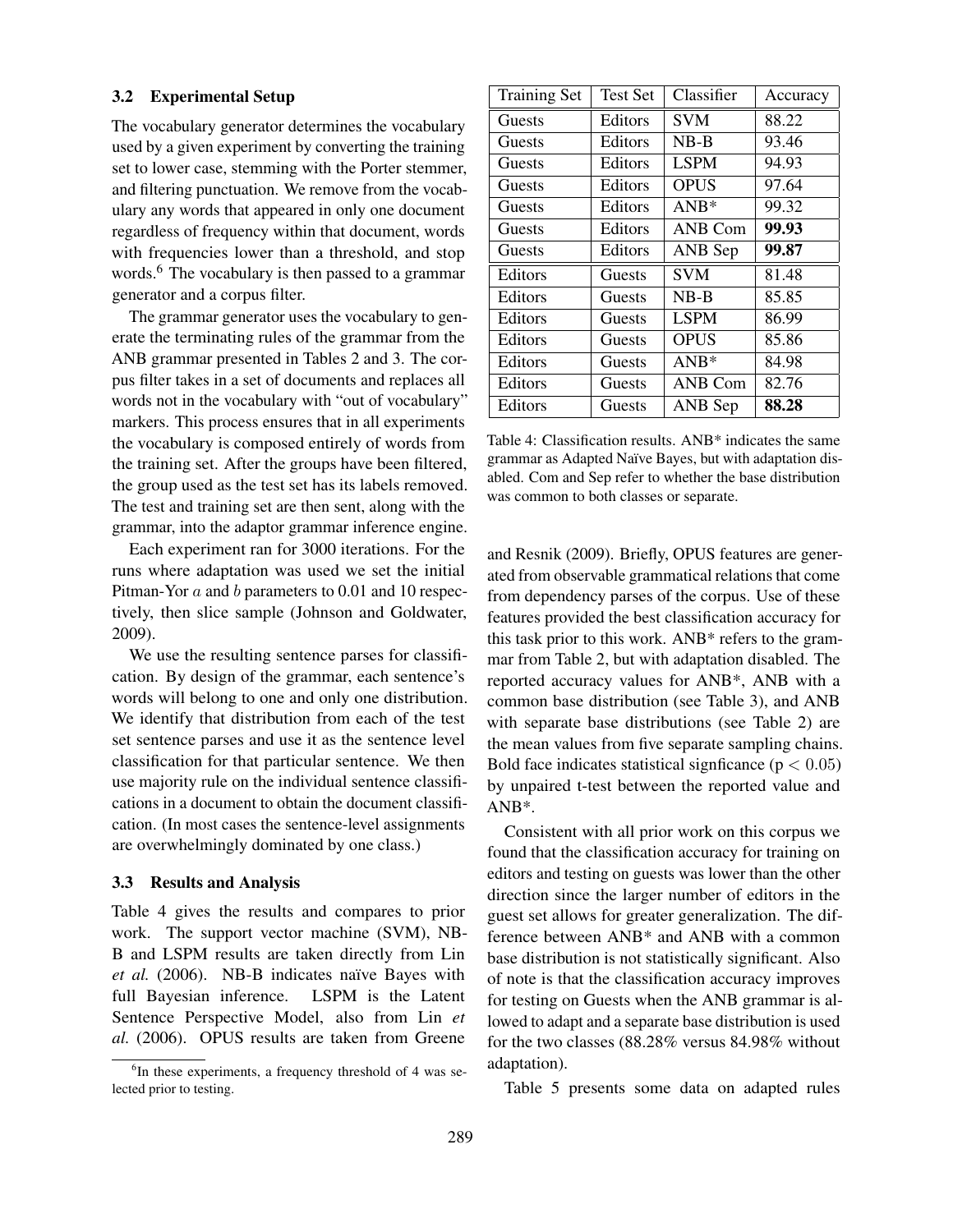|             |         | Unique                 | Unique            | Percent of Group  |
|-------------|---------|------------------------|-------------------|-------------------|
| Class       | Group   | <b>Unigrams Cached</b> | $n$ -grams Cached | Vocabulary Cached |
| Israeli     | Editors | 2,292                  | 19,614            | 77.62             |
| Palestinian | Editors | 2,180                  | 17,314            | 86.54             |
| Israeli     | Guests  | 2,262                  | 19,398            | 79.91             |
| Palestinian | Guests  | 2,005                  | 16,946            | 74.94             |

Table 5: Counts of cached unigrams and *n*-grams for the two classes compared to the vocabulary sizes.

| Israeli                | Palestinian           |
|------------------------|-----------------------|
| zionist dream          | american jew          |
| zionist state          | achieve freedom       |
| zionist movement       | palestinian freedom   |
| american leadership    | support palestinian   |
| american victory       | palestinian suffer    |
| abandon violence       | palestinian territory |
| freedom (of the) press | palestinian statehood |
| palestinian violence   | palestinian refugee   |

Table 6: Charged bigrams captured by the framework.

learned once inference is complete. The column labeled *unique unigrams cached* indicates the number of unique unigrams that appear on the right hand side of the adapted rules. Similarly, *unique* n*-grams cached* indicates the number of unique *n*-grams that appear on the right hand side of the adapted rules. The rightmost column indicates the percentage of terms from the group vocabulary that appear on the right hand side of adapted rules as unigrams. Values less than 100% indicate that the remaining vocabulary terms are cached in n-grams. As the table shows, a significant number of the rules learned during inference are n-grams of various sizes.

Inspection of the captured bigrams showed that it captured sequences that a human might associate with one perspective over the other. Table 6 lists just a few of the more charged bigrams that were captured in the adapted rules.

More specific caching information on the individual groups and classes is provided in Table 7. This data clearly demonstrates that raw  $n$ -gram frequency alone is not indicative of how many times an  $n$ -gram is used as a cached rule. For example, consider the bigram *people go*, which is used as a cached bigram only three times, yet appears in the corpus 407 times. Compare that with *isra palestinian*, which is cached

the same number of times but appears only 18 times in the corpus. In other words, the sequence *people go* is more easily explained by two sequential unigrams, not a bigram. The ratio of cache use counts to raw bigrams gives a measure of strength of collocation between the terms of the  $n$ -gram. We conjecture that the rareness of caching for  $n > 2$  is a function of the small corpus size. Also of note is the improvement in performance of ANB\* over NB-B when training on guests, which we suspect is due to our use of sampled versus fixed hyperparameters.

# 4 Conclusions

In this paper, we have applied adaptor grammars in a supervised setting to model lexical properties of text and improve document classification according to perspective, by allowing nonparametric discovery of collocations that aid in perspective classification. The adaptive naïve Bayes model improves on state of the art supervised classification performance in head-to-head comparisons with previous approaches.

Although there have been many investigations on the efficacy of using multiword collocations in text classification (Bekkerman and Allan, 2004), usually such approaches depend on a preprocessing step such as computing *tf-idf* or other measures of frequency based on either word bigrams (Tan et al., 2002) or character n-grams (Raskutti et al., 2001). In contrast, our approach combines phrase discovery with the probabilistic model of the text. This allows for the collocation selection and classification to be expressed in a single model, which can then be extended later; it also is truly generative, as compared with feature induction and selection algorithms that either under- or over-generate data.

There are a number of interesting directions in which to take this research. As Johnson *et al.* (2006) argue, and as we have confirmed here, the adaptor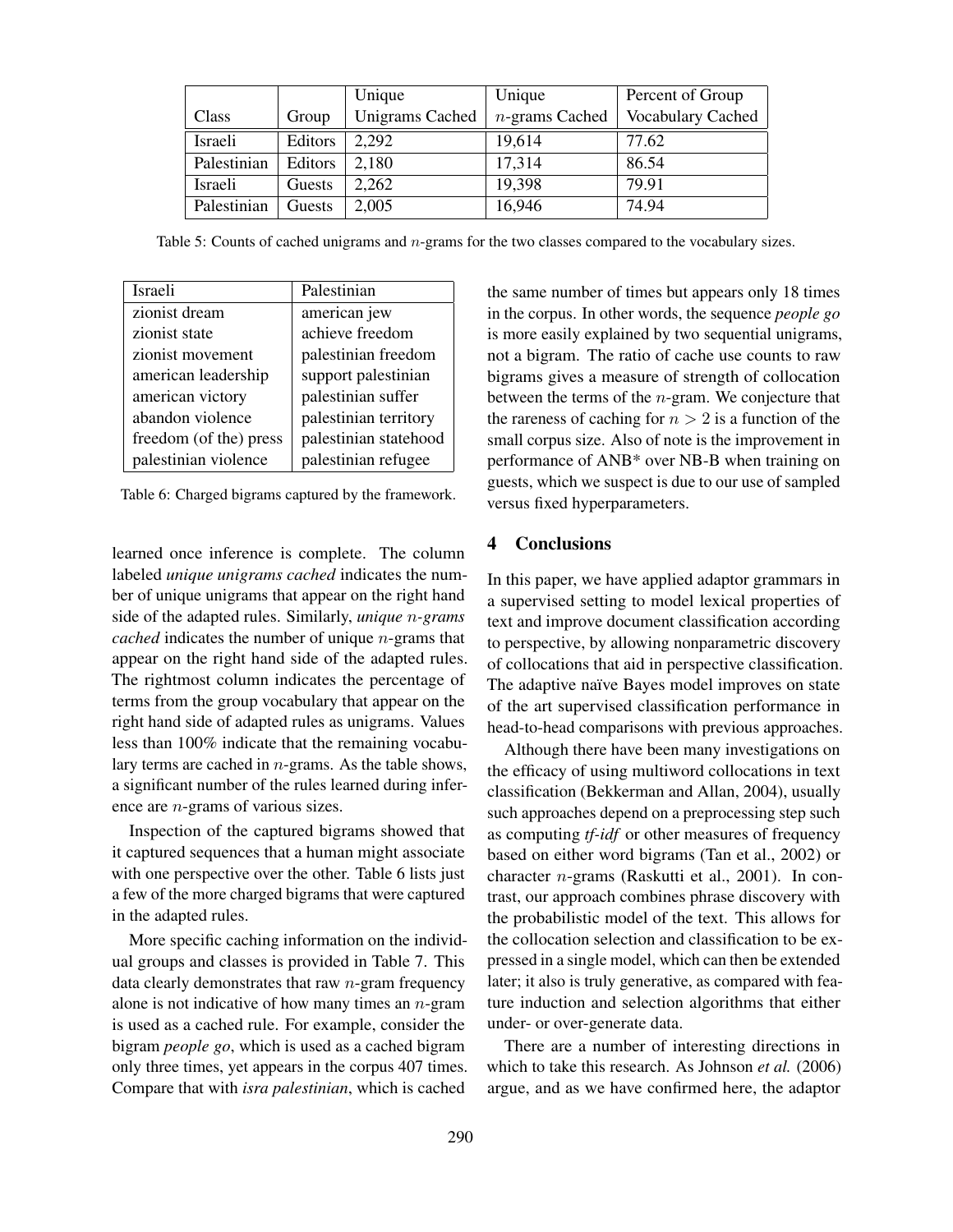| Guest              |    |     |                    |    | Editor |                 |                |     |                    |                |     |
|--------------------|----|-----|--------------------|----|--------|-----------------|----------------|-----|--------------------|----------------|-----|
| Israeli            |    |     | Palestinian        |    |        | Israeli         |                |     | Palestinian        |                |     |
| palestinian OOV    | 11 | 299 | palestinian isra   | 6  | 178    | palestinian OOV | 8              | 254 | OOV israel         |                | 198 |
| OOV palestinian    | 7  | 405 | OOV palestinian    | 6  | 405    | OOV palestinian | 7              | 319 | OOV palestinian    | 6              | 319 |
| isra OOV           | 6  | 178 | palestinian OOV    | 5. | 29     | OOV israel      |                | 123 | OOV work           | 5              | 254 |
| israel OOV         | 6  | 94  | one OOV            | 4  | 25     | OOV us          | 6              | 115 | OOV agreement      | 5              | 75  |
| sharon OOV         | 4  | 74  | side OOV           | 3  | 21     | OOV part        | 5              | 56  | palestinian reform | $\overline{4}$ | 49  |
| polit OOV          | 4  | 143 | polit OOV          | 3  | 299    | israel OOV      | 5              | 81  | palestinian OOV    | 4              | 81  |
| OOV us             | 4  | 29  | peopl go           | 3  | 407    | attempt OOV     | 5              | 91  | OOV isra           | 4              | 15  |
| OOV state          | 4  | 37  | palestinian govern | 3  | 94     | time OOV        | 4              | 63  | one OOV            | 4              | 27  |
| israel palestinian | 4  | 52  | palestinian accept | 3  | 220    | remain OOV      | $\overline{4}$ | 85  | isra palestinian   | 4              | 17  |
| even OOV           | 4  | 43  | OOV state          | 3  | 150    | OOV time        | 4              | 70  | isra OOV           | 4              | 63  |
| arafat OOV         | 4  | 41  | OOV israel         | 3  | 18     | OOV area        | 4              | 49  | howey OOV          | 4              | 149 |
| appear OOV         | 4  | 53  | OOV end            | 3  | 20     | OOV arafat      | 4              | 28  | want OOV           | 3              | 36  |
| total OOV          | 3  | 150 | OOV act            | 3  | 105    | isra OOV        | 4              | 8   | us OOV             | 3              | 35  |
| palestinian would  | 3  | 65  | isra palestinian   | 3  | 18     | would OOV       | 3              | 28  | recent OOV         | 3              | 220 |
| palestinian isra   | 3  | 35  | israel OOV         | 3  | 198    | use OOV         | 3              | 198 | palestinian isra   | 3              | 115 |

Table 7: Most frequently used cached bigrams. The first colum in each section is the number of times that bigram was used as a cached rule. The second column indicates the raw count of that bigram in the Guests or Editors group.

grammar formalism makes it quite easy to work with latent variable models, in order to automatically discover structures in the data that have predictive value. For example, it is easy to imagine a model where in addition to a word distribution for each class, there is also an additional shared "neutral" distribution: for each sentence, the words in that sentence can either come from the class-specific content distribution or the shared neutral distribution. This turns out to be the Latent Sentence Perspective Model of Lin *et al.* (2006), which is straightforward to encode using the adaptor grammar formalism simply by introducing two new nonterminals to represent the neutral distribution:

| <b>SENT</b>    | $\mapsto$     | $Doc_d$                              | $d=1,\ldots,m$            |
|----------------|---------------|--------------------------------------|---------------------------|
| $\text{Doc}_d$ | $\mapsto$     | $ID_d$ WORDS <sub>i</sub>            | $d=1,\ldots,m;$           |
|                |               |                                      | $i \in \{1, K\}$          |
| $\text{Doc}_d$ | $\mapsto$     | $ID_d$ Neuts                         | $d=1,\ldots,m;$           |
| $WORDS_i$      | $\mapsto$     | WORDS <sub>i</sub> WORD <sub>i</sub> | $i \in \{1, K\}$          |
| $WORDS_i$      | $\mapsto$     | WORD <sub>i</sub>                    | $i \in \{1, K\}$          |
| $WORD_i$       | $\mapsto$     | v                                    | $v \in V; i \in \{1, K\}$ |
| <b>NEUT</b>    | $\mapsto$     | $NEUTS_i$ Neut <sub>i</sub>          |                           |
| <b>NEUT</b>    | $\longmapsto$ | <b>NEUT</b>                          |                           |
| <b>NEUT</b>    | $\mapsto$     | V                                    |                           |

Running this grammar did not produce improvements consistent with those reported by Lin *et al*. We plan to investigate this further, and a natural follow-on would be to experiment with adaptation for this variety of latent structure, to produce an adapted LSPM-like model analogous to adaptive naïve Bayes.

Viewed in a larger context, computational classi-

fication of perspective is closely connected to social scientists' study of *framing*, which Entman (1993) characterizes as follows: "To frame is to select some aspects of a perceived reality and make them more salient in a communicating text, in such a way as to promote a particular problem definition, causal interpretation, moral evaluation, and/or treatment recommendation for the item described." Here and in other work (e.g. (Laver et al., 2003; Mullen and Malouf, 2006; Yu et al., 2008; Monroe et al., 2008)), it is clear that lexical evidence is one key to understanding how language is used to frame discussion from one perspective or another; Resnik and Greene (2009) have shown that syntactic choices can provide important evidence, as well. Another promising direction for this work is the application of adaptor grammar models as a way to capture both lexical and grammatical aspects of framing in a unified model.

# Acknowledgments

This research was funded in part by the Army Research Laboratory through ARL Cooperative Agreement W911NF-09-2-0072 and by the Office of the Director of National Intelligence (ODNI), Intelligence Advanced Research Projects Activity (IARPA), through the Army Research Laboratory. All statements of fact, opinion or conclusions contained herein are those of the authors and should not be construed as representing the official views or policies